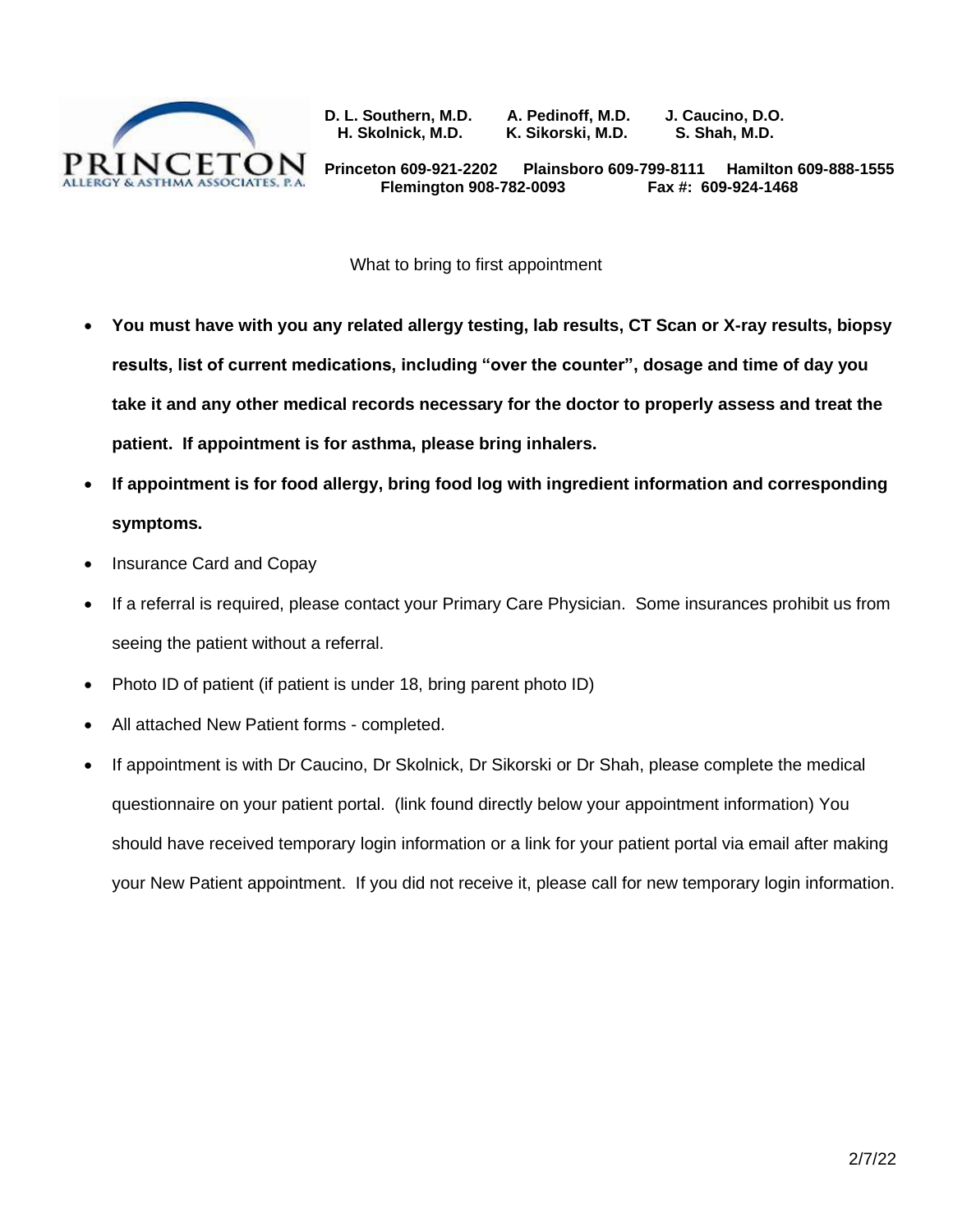# **Princeton Allergy & Asthma Associates, P.A.**

| PATIENT INFORMATION                                                                                                                                                                                                                  |                                                                      |                                                                                                                      |  |  | (Please use BLACK PEN Only)         |
|--------------------------------------------------------------------------------------------------------------------------------------------------------------------------------------------------------------------------------------|----------------------------------------------------------------------|----------------------------------------------------------------------------------------------------------------------|--|--|-------------------------------------|
|                                                                                                                                                                                                                                      |                                                                      |                                                                                                                      |  |  |                                     |
|                                                                                                                                                                                                                                      |                                                                      |                                                                                                                      |  |  |                                     |
|                                                                                                                                                                                                                                      |                                                                      |                                                                                                                      |  |  |                                     |
|                                                                                                                                                                                                                                      |                                                                      |                                                                                                                      |  |  |                                     |
| Work Phone (Comparison Lines and External City of the leave brief message? Yes No Extended message? Yes No<br>(Princeton Allergy & Asthma Associates, P.A. will leave a brief message on any home or cell phone number listed)       |                                                                      |                                                                                                                      |  |  |                                     |
|                                                                                                                                                                                                                                      |                                                                      |                                                                                                                      |  |  |                                     |
| Race and the state of the state of the state of the state of the state of the state of the state of the state of the state of the state of the state of the state of the state of the state of the state of the state of the s       | <b>Ethnicity</b> Hispanic Not Hispanic N/A <b>Preferred Language</b> |                                                                                                                      |  |  |                                     |
|                                                                                                                                                                                                                                      |                                                                      |                                                                                                                      |  |  |                                     |
|                                                                                                                                                                                                                                      |                                                                      |                                                                                                                      |  |  |                                     |
|                                                                                                                                                                                                                                      |                                                                      |                                                                                                                      |  |  |                                     |
| <b>RESPONSIBLE PARTY INFORMATION (for children under 18, parent must be present for appointment)</b>                                                                                                                                 |                                                                      |                                                                                                                      |  |  | and the contract of the contract of |
|                                                                                                                                                                                                                                      |                                                                      |                                                                                                                      |  |  |                                     |
|                                                                                                                                                                                                                                      |                                                                      |                                                                                                                      |  |  |                                     |
|                                                                                                                                                                                                                                      |                                                                      |                                                                                                                      |  |  |                                     |
| <b>Relationship</b> Parent Legal Guardian Other                                                                                                                                                                                      |                                                                      | Marital Status? Single Married Divorced Widow                                                                        |  |  |                                     |
| <b>INSURANCE INFORMATION</b>                                                                                                                                                                                                         |                                                                      | <u> 1989 - Johann Stein, marwolaethau a bhann an t-Amhair an t-Amhair an t-Amhair an t-Amhair an t-Amhair an t-A</u> |  |  |                                     |
|                                                                                                                                                                                                                                      |                                                                      |                                                                                                                      |  |  |                                     |
| Subscriber ______________________Date of Birth ___/___/ ____ Sex M F Relationship of pt to insured Self Spouse Child Other                                                                                                           |                                                                      |                                                                                                                      |  |  |                                     |
|                                                                                                                                                                                                                                      |                                                                      |                                                                                                                      |  |  |                                     |
| Home Phone (Call Phone (Call Phone (Call Phone Call Phone Call Phone Call Phone Call Phone Call Phone Call Phone Call Phone Call Phone Call Phone Call Phone Call Phone Call Phone Call Phone Call Phone Call Phone Call Phone       |                                                                      |                                                                                                                      |  |  |                                     |
|                                                                                                                                                                                                                                      |                                                                      |                                                                                                                      |  |  |                                     |
|                                                                                                                                                                                                                                      |                                                                      |                                                                                                                      |  |  |                                     |
|                                                                                                                                                                                                                                      |                                                                      |                                                                                                                      |  |  |                                     |
| <b>Home Phone (Case Cold Phone (Case Cold Phone Cold Phone Cold Phone Cold Phone Cold Phone Cold Phone Cold Phone Cold Phone Cold Phone Cold Phone Cold Phone Cold Phone Cold Phone Cold Phone Cold Phone Cold Phone Cold Phone </b> |                                                                      |                                                                                                                      |  |  |                                     |
| Any Other Insurance Yes No If Yes, Please list                                                                                                                                                                                       |                                                                      |                                                                                                                      |  |  |                                     |

I have been offered a copy of Princeton Allergy & Asthma Associates P.A. Notice Regarding Privacy of Personal Health Information. I authorize the release of any medical or other information necessary in the processing of my claims. I also request the release of payment be made directly to Princeton Allergy & Asthma Associates, P.A.

| Sigr |                                 |  |
|------|---------------------------------|--|
|      | the contract of the contract of |  |

#### **CLINICAL RESEARCH .**

PAAA physicians are involved in clinical research. PAAA may provide you with information regarding clinical studies that you may want to participate in. Most of the clinical research studies are conducted by PAAA's affiliate organization, Princeton Center for Clinical Research. Any use or disclosure of your medical information for research purposes will maintain the privacy of your medical information and you will not be personally identified.

Would you like information on the benefits of participation in Clinical Research? Yes No (If YES, please read the following statement and sign below)

I authorize the release of my medical information to Princeton Center for Clinical Research. I understand that this authorization has no expiration and I may revoke this authorization at any time, giving written notice to the health care provider.

| Signature | Jate | . |
|-----------|------|---|
|           |      |   |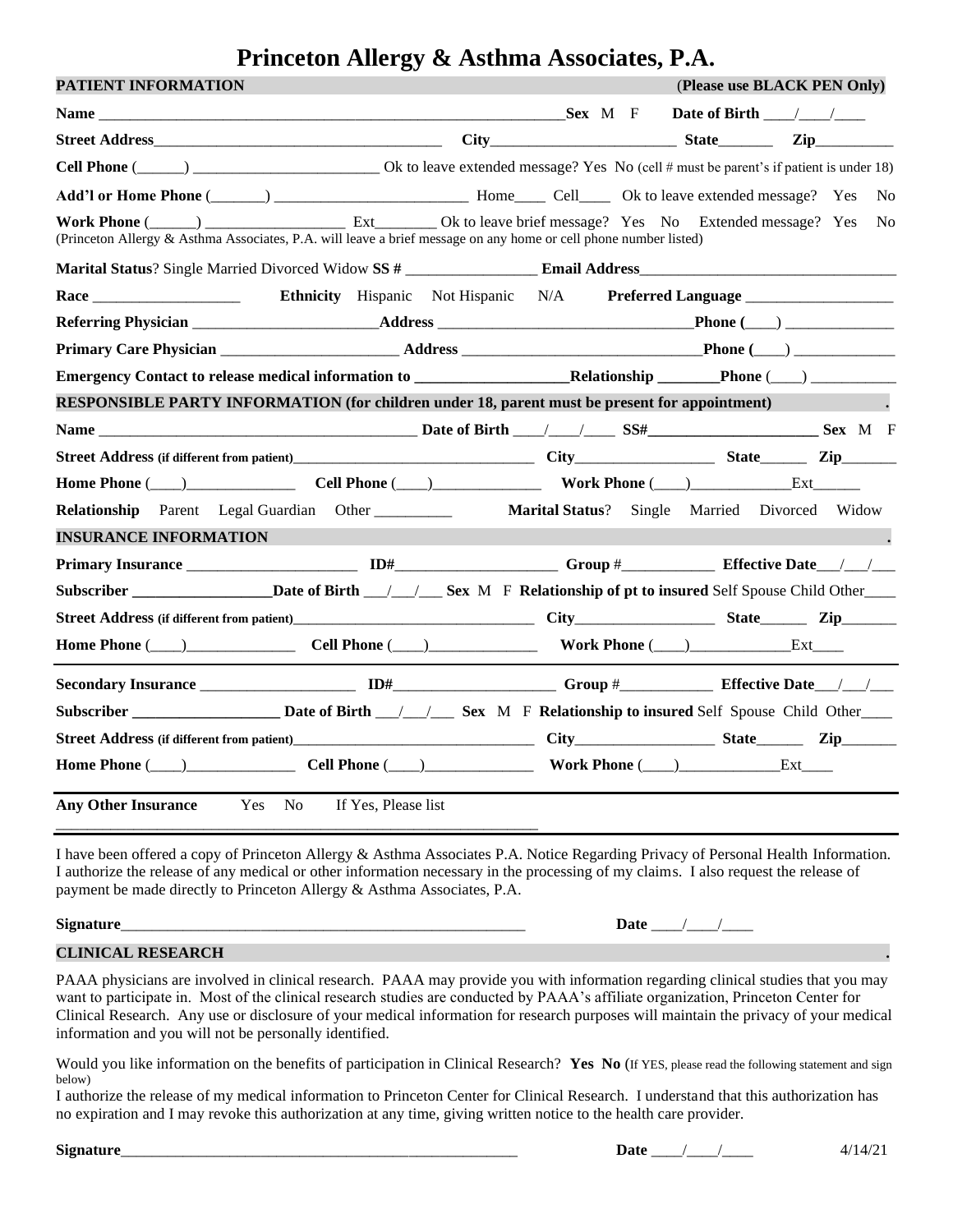

**D. L. Southern, M.D. A. Pedinoff, M.D. J. Caucino, D.O. H. Skolnick, M.D. K. Sikorski, M.D. S. Shah, M.D** 

#### **Princeton 609-921-2202 Plainsboro 609-799-8111 Hamilton 609-888-1555 Flemington 908-782-0093 Fax #: 609-924-1468**

#### **Payment Policy**

Thank you for choosing us as your provider. We are committed to providing you with quality and affordable healthcare. Because some of our patients have had questions regarding patient and insurance responsibility for services rendered, we have been advised to develop this payment policy. Please read it, ask any questions you may have and sign in the space provided. A copy will be provided to you upon request.

**1. Insurance.** We participate in most insurance plans, including Medicare. If you are insured by a plan we are not contracted with, payment in full is expected at each visit. Knowing your insurance benefits is your responsibility. Please contact your insurance company with questions you have regarding your coverage.

**2. Responsibility for Medical Care.** Every minor child, under the age of 18, seen in our office for medical services must be accompanied by a parent or legal guardian, or by an adult who has obtained written consent for treatment from the parent or legal guardian. The accompanying parent of a minor will be responsible for copayments, co-insurance, deductibles, & non-covered services. In the case (such as divorce) it will be up to him/her to seek repayment from the other parent. Our top priority is to treat your child's medical needs, not be placed in the middle of your dispute.

**3. Copayments.** All copayments must be paid at the time of service. This arrangement is part of your contract with your insurance company. Failure on our part to collect copayments can be considered fraud. Please help us in upholding the law by paying your copayment at each visit.

**4. Non-covered services.** Please be aware that some – and perhaps all – of the services you receive may be non-covered or not considered reasonable or necessary by Medicare or other insurers. You must pay for these services at time of service or with-in **14** days of billing statement.

**5. Proof of insurance.** All patients must complete our patient information form before seeing the doctor. We must obtain a copy of a current valid insurance card to provide proof of insurance. If you fail to provide the correct insurance information in a timely manner, you may be responsible for the balance of a claim.

**6. Claim submission.** We will submit your claims and assist you in any way we reasonably can to get your claims paid. Your insurance company may need you to supply certain information directly. It is your responsibility to comply with their request. Please be aware that the balance of your claim is your responsibility whether or not your insurance company pays your claim. If they have not paid within **60** days, the balance will be billed to you. Your insurance benefit is a contract between you and your insurance company; we are not party to that contract.

**7. Coverage changes.** If your insurance changes, please notify us before your next visit so we can make the appropriate changes to help you receive your maximum benefits.

**8. Nonpayment.** If your account is over **30** days past due, you will receive a letter stating that you have **14** days to pay your account in full. Partial payments will not be accepted unless otherwise negotiated. Please be aware that if a balance remains unpaid past **45** days, we may charge a service fee of \$30 and refer your account to IC SYSTEM, a National Collection Agency authorized to credit report all debts to the four major National Credit Agencies and litigate in a court of law. Where any part of your medical account with PAAA has fallen into arrears, then the totality of that account shall become immediately due and payable.

**9. Additional cost of collection services.** Invoices shall be deemed to be accepted by you unless PAAA is notified in writing within **14** days of the invoice that you dispute it. In the event of delinquent accounts, PAAA will charge a service fee. In addition, you agree to reimburse us the fees of any collection agency, which may be based on a percentage at a maximum of 33% of the debt, and all costs, and expenses, including reasonable attorneys' fees, we incur in such collection efforts.

#### **IT IS THE RESPONSIBILITY OF THE PATIENT TO NOTIFY OUR OFFICE OF ANY INSURANCE AND/OR DEMOGRAPHIC CHANGES.**

#### **PAYMENT IS REQUIRED AT THE TIME SERVICES ARE RENDERED. A FEE OF \$35.00 WILL BE CHARGED FOR ALL RETURNED CHECKS.**

*Payment Policy is subject to change without notice***. I have read and understand the payment policy and agree to abide by its guidelines.**

#### **Print Patient Name**

Signature of patient or responsible party \_\_\_\_\_\_\_\_\_\_\_\_\_\_\_\_\_\_\_\_\_\_\_\_\_\_\_\_\_\_\_\_\_\_\_Date\_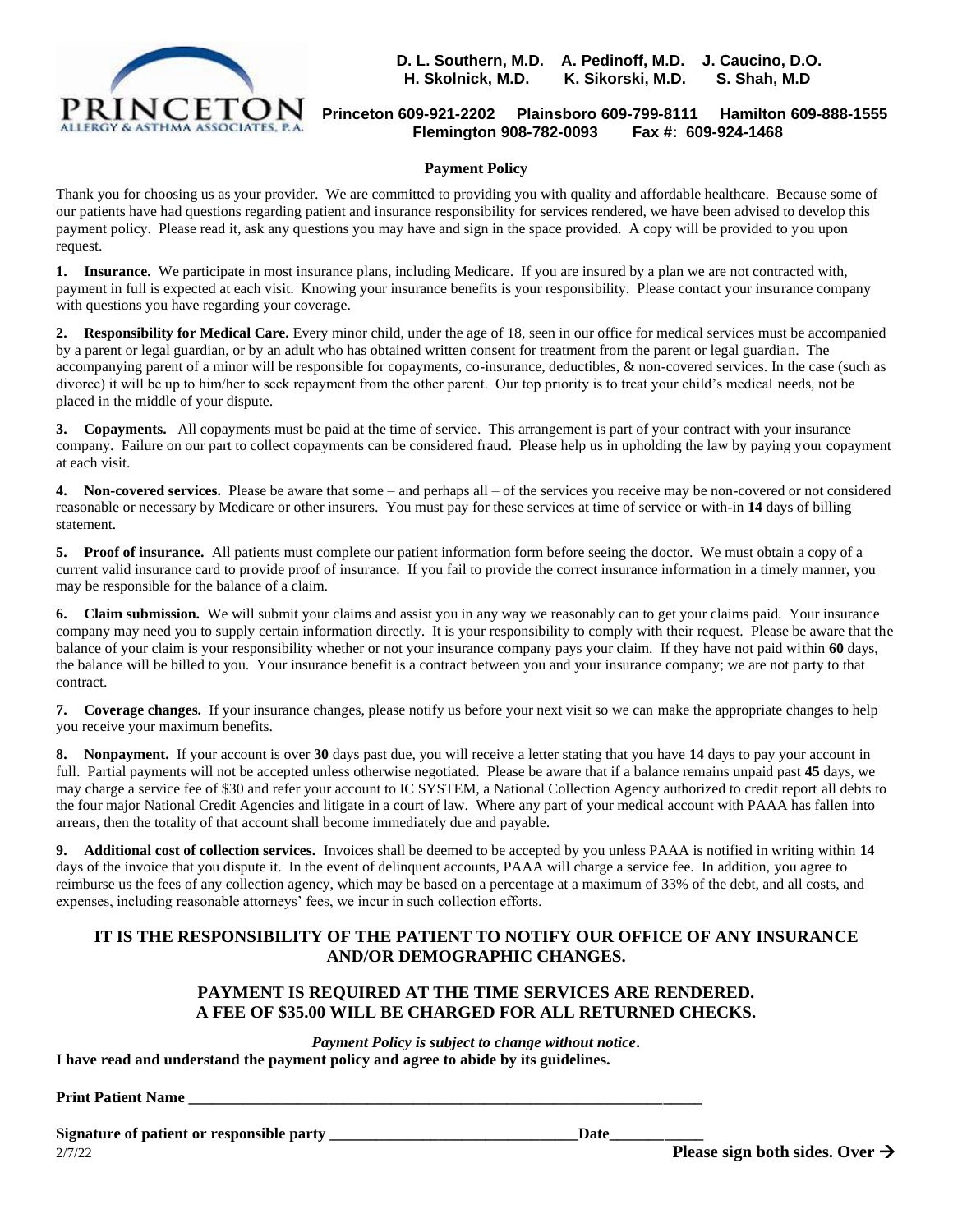

**D. L. Southern, M.D. A. Pedinoff, M.D. J. Caucino, D.O. H. Skolnick, M.D. K. Sikorski, M.D. S. Shah, M.D**

**Princeton 609-921-2202 Plainsboro 609-799-8111 Hamilton 609-888-1555 Flemington 908-782-0093 Fax #: 609-924-1468**

#### **Office Policy**

#### All Patients

- All patients under 18 years of age must be accompanied by their parent or guardian.
- If you have labwork done and would like a copy of the results, we ask that you obtain them from the lab. We will provide information for retrieving them from the lab website. There may be a charge to have us copy them for you.
- Patients receiving allergy injections **must** wait 30 minutes before leaving our facility.

#### Patients with HMO or POS Plans:

- A valid referral must be presented at the time of your appointment; patients are responsible for payment in full if the proper paperwork is not on file.
- Our office must have a valid referral on file prior to preparing allergy serum for patients.
- It is the patient's responsibility to keep track of authorized visits to our office.

#### Allergy & Patch testing:

- Allergen skin testing and patch testing are routine procedures done in our office. These aid in the diagnosis and management of your condition.
- The risks of these tests are very minor and may include local redness/rash and swelling at the site. Rarely, anaphylaxis can occur related to allergen skin testing. In the event of a reaction, you may receive treatment with any of the following medications including Benadryl (oral or topical), steroids (oral or topical) and in rare cases, epinephrine.

#### Prescription refills

- **BEFORE CALLING OUR OFFICE FOR A REFILL, PLEASE CHECK WITH YOUR PHARMACY to find out if any refills are present.** If no refills are present please have your pharmacy contact us. You may also request a refill through the patient portal on our website. We do require 72 hours notice if a prescription is needed.
- For proper medical care, patients must be seen within 6 months to obtain a refill.
- If your insurance company requests a 3 months mail-in order, please allow ample time for the order to be received through the mail. The patient is responsible to mail in the prescription.

#### Medical Records and Forms

- School or Camp Forms: must be filled out with the patient's information by the parent. There is a \$10 fee and we require 7-10 business days for all forms to be completed.
- Written authorization from the patient/parent or guardian must be obtained to release medical records.
- Two weeks' notice is required to complete your request for medical records and/or the completion of school or camp forms.
- **A \$10.00 processing fee applies to the above requests and any records over 10 pages will be charged \$1.00 per page.**

#### No Show and Cancellation Fee

• A 48-hour cancellation notice is required for all appointments. **A fee may be implemented if required notice is not given or if you fail to show for your appointment.**

#### *Office Policy is subject to change without notice.*

**I have read and understand the office policy and agree to abide by its guidelines.**

**Print Patient Name \_\_\_\_\_\_\_\_\_\_\_\_\_\_\_\_\_\_\_\_\_\_\_\_\_\_\_\_\_\_\_\_\_\_\_\_\_\_\_\_\_\_\_\_\_\_\_\_\_\_\_\_\_**

Signature of patient or responsible party \_\_\_\_\_\_\_\_\_\_\_\_\_\_\_\_\_\_\_\_\_Date\_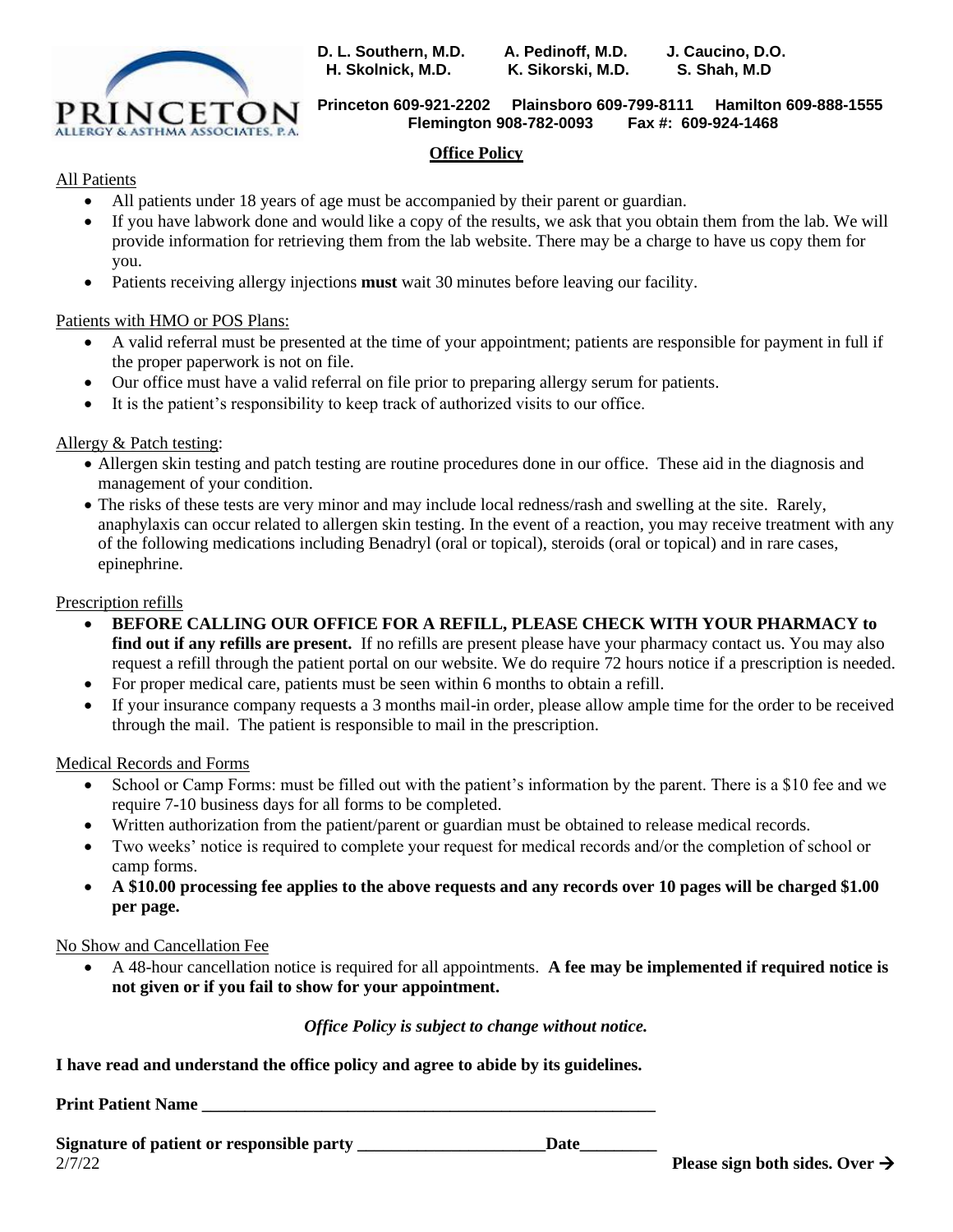# **Princeton Allergy & Asthma Associates**

**HIPAA Disclosure Information of Protected Health Information**

|                                                                                                                                         | This authorization is given by: ________ The Patient __________Parent/Guardian _______________________________                |  |  |
|-----------------------------------------------------------------------------------------------------------------------------------------|-------------------------------------------------------------------------------------------------------------------------------|--|--|
| The physicians/practice may disclose to:                                                                                                | Print Name                                                                                                                    |  |  |
|                                                                                                                                         | Any medical provider/facility (Sending medical records will still require a written request with a signature)                 |  |  |
| _Spouse_____                                                                                                                            |                                                                                                                               |  |  |
| Print Name                                                                                                                              | Child(ren)<br>Print Name                                                                                                      |  |  |
| Print Name                                                                                                                              | Print Name                                                                                                                    |  |  |
| Print Name                                                                                                                              | Relationship                                                                                                                  |  |  |
| <b>EMAIL</b><br>I will notify you right away if my email address changes<br>__ NO - Please do NOT communicate with me by regular email. |                                                                                                                               |  |  |
|                                                                                                                                         | <b>CELL PHONE</b> (text messaging used for appointment confirmations, appointment check-in, prescription notifications, etc.) |  |  |
|                                                                                                                                         | $\angle$ YES – You may communicate with me by text message. My cell phone # is $\angle$                                       |  |  |
| I will notify you right away if my cell phone number changes                                                                            |                                                                                                                               |  |  |
| __ NO - Please do not communicate with me by regular text message.<br>*We confirm most appointments via text                            |                                                                                                                               |  |  |
| This authorization in effect until revoked in writing.                                                                                  |                                                                                                                               |  |  |
|                                                                                                                                         | Date                                                                                                                          |  |  |

**Signature of Patient or Parent/Guardian** 3/3/20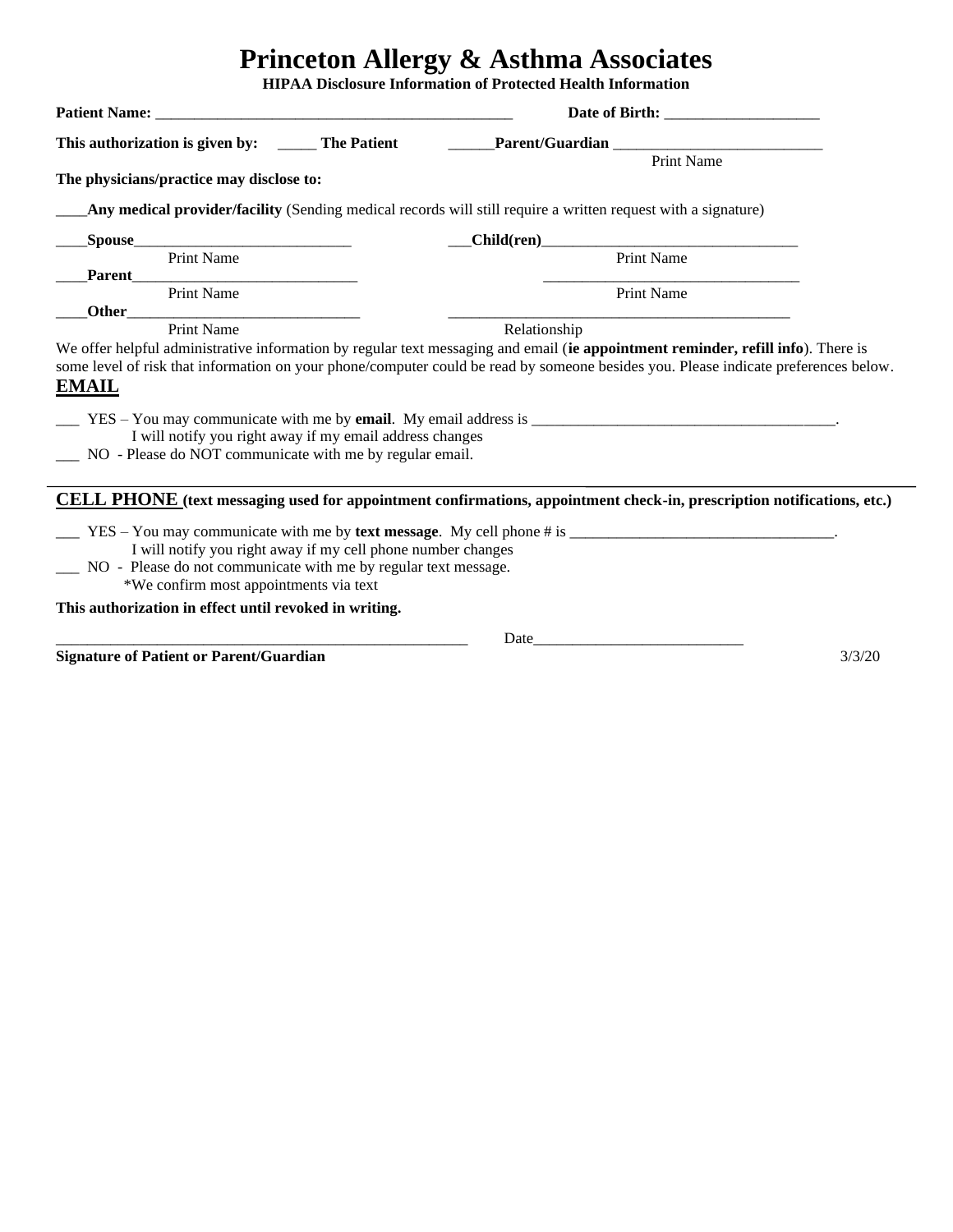# Princeton Allergy & Asthma New Patient History

|                                   | Patient Name<br>List current & past medical history:       |  |  |  |
|-----------------------------------|------------------------------------------------------------|--|--|--|
|                                   |                                                            |  |  |  |
|                                   | <u> 1989 - Johann Stoff, amerikansk politiker (* 1908)</u> |  |  |  |
| List current medications & doses: |                                                            |  |  |  |
|                                   |                                                            |  |  |  |
|                                   |                                                            |  |  |  |
|                                   |                                                            |  |  |  |
|                                   |                                                            |  |  |  |
| List past surgeries:              |                                                            |  |  |  |
|                                   |                                                            |  |  |  |
|                                   |                                                            |  |  |  |
|                                   |                                                            |  |  |  |
|                                   |                                                            |  |  |  |
|                                   |                                                            |  |  |  |
|                                   | Pharmacy: Local Mail order:                                |  |  |  |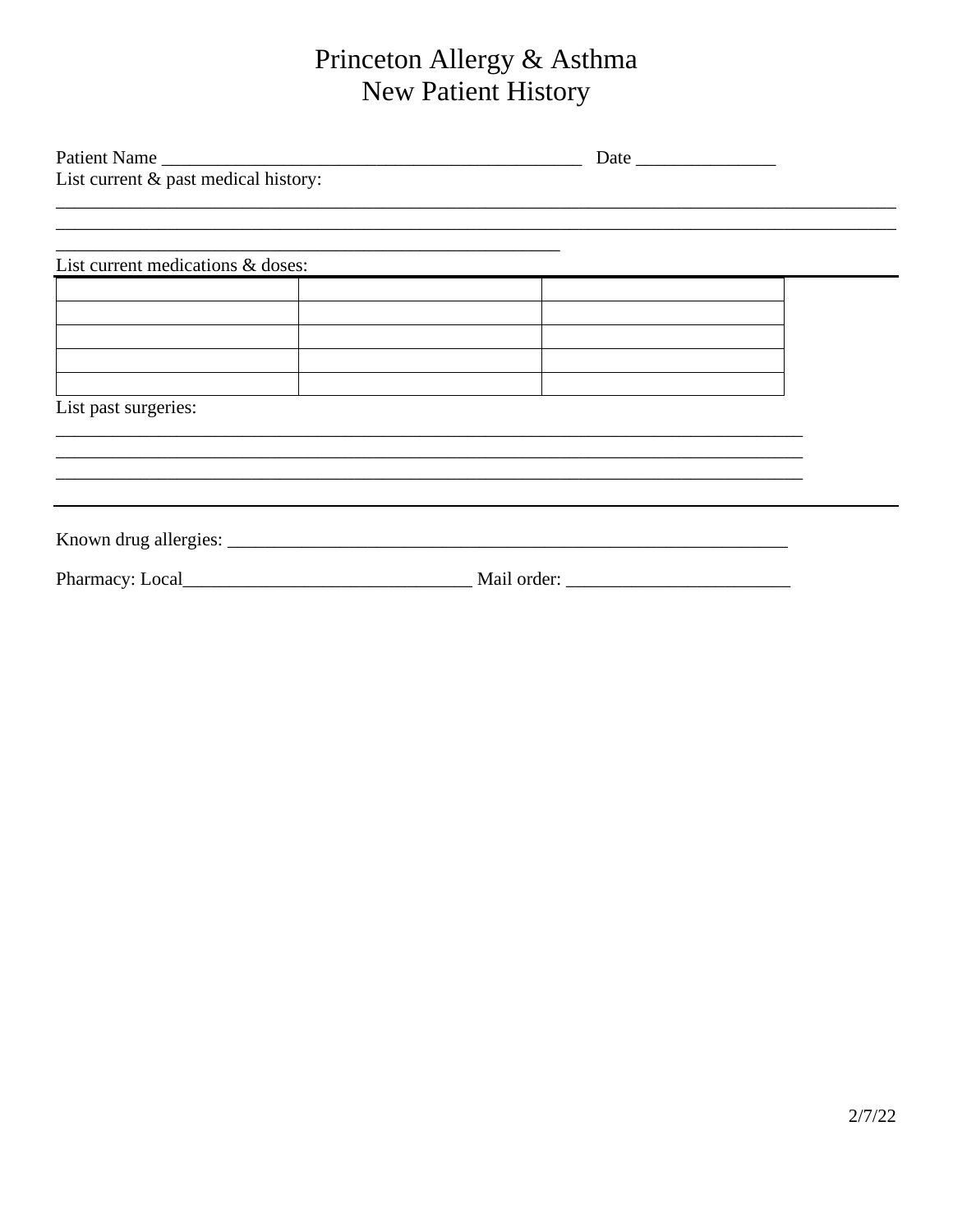

# **ALLERGY SKIN TESTING AND MEDICATIONS**

Several medications interfere with allergy skin testing. If you would like to be skin tested, please follow the recommended time intervals listed below for allergy medications that would need to be stopped for accuracy. **Please do not stop any chronic medications.** The nurse will ask you what medications you are taking, **so please have a complete list when you come to the office**. If you have severe allergy or asthma symptoms you may not be tested for safety reasons. It will be done at the discretion of your physician.

### **DO NOT STOP ANY OF THE FOLLOWING CHRONIC MEDICATIONS TO TREAT OTHER CONDITIONS (EXAMPLES LISTED BELOW)**

**Blood pressure medications Antibiotics Antidepressants Inhalers for asthma or COPD Oral steroids Thyroid medications All asthma medications Cardiac (heart) medications Psychiatric medications**

## The following categories of Medications **need** be Stopped **5 days** Before Skin Testing with a few **7-day** exceptions as noted.

This list may not be complete, since new medications come on the market frequently, so please call us with any questions:

## **1. Older Allergy Medications**

Benadryl (diphenhydramine) Ru-Tuss, Triaminic (pheniramine) Trinalin (azatadine) Polaramine (tripelenamine) Chlor-Trimeton (chlorpheniramine) Periactin (cyproheptadine)

# **2. Non-Sedating Allergy Medications**

Claritin, Alavert (loratadine) **(7days)** Allegra (fexofenadine) Clarinex (desloratadine) **(7days)** Zyrtec (cetirizine) Xyzal (levocetirizine) **(7days)**

Actifed (triprolidine) Dimetapp, Dimetane, Bromfed (brompheniramine)